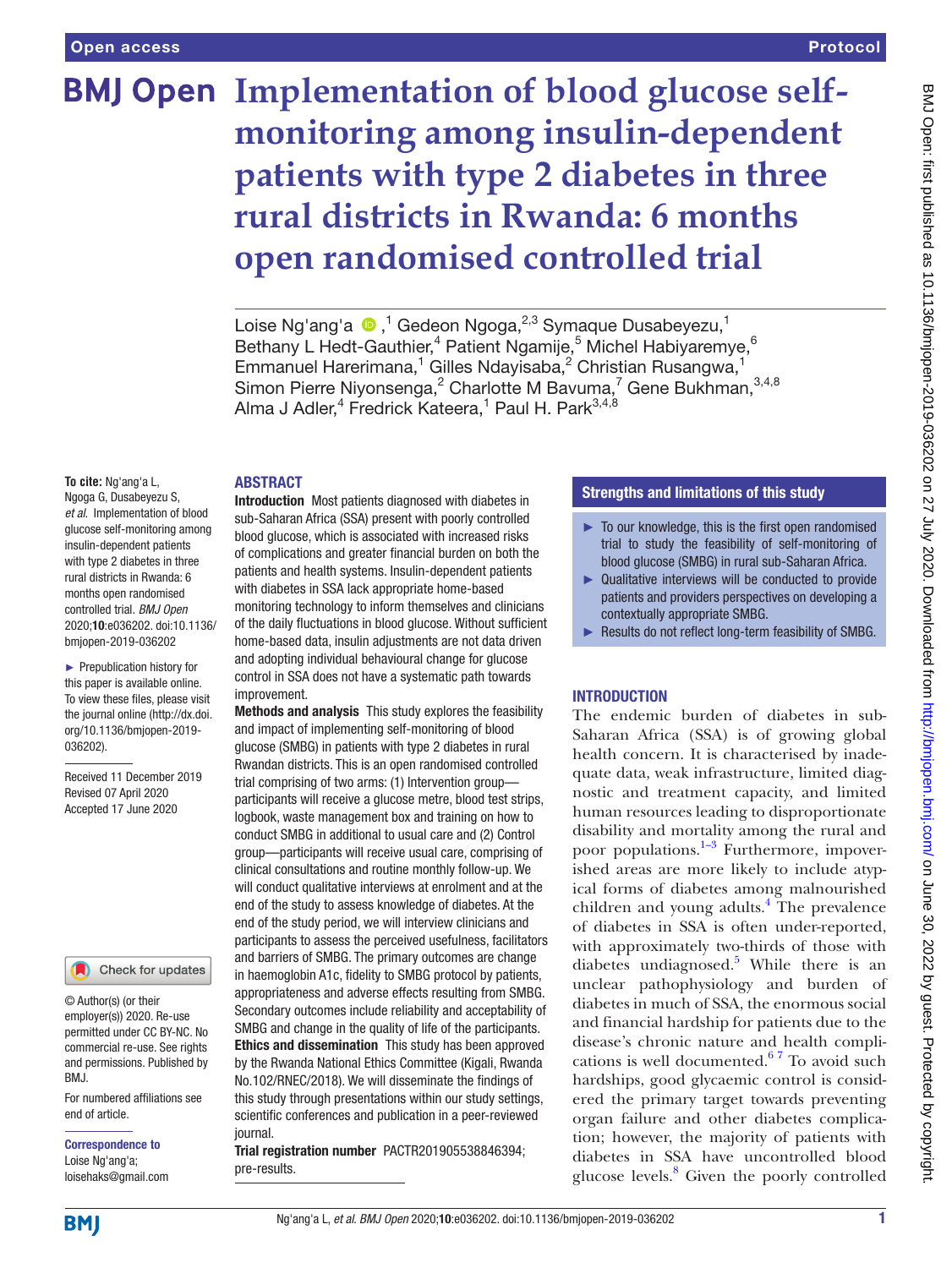diabetes in SSA, it is urgent to explore new, innovative means of care delivery as to address this shortcoming among an already vulnerable population.

Tracking of blood glucose levels by patients and care providers remains an integral component in the management of a diabetes patient. $9-11$  Evidence, primarily from high-income countries, has illustrated the effectiveness of self-monitoring of blood glucose (SMBG) on controlling diabetes.<sup>[12 13](#page-4-6)</sup> However, there are limited data on the feasibility and impact of SMBG among patients in the rural regions of SSA. The few available studies in resourcelimited settings have shown that SMBG is impeded by several contextual challenges. First, there is limited awareness of and access to SMBG for patients, and costs of glucose metres and test strips are prohibitive. $14-16$ Among the few patients who have access to SMBG, performance of blood glucose measurements is irregular, with poor record keeping $16$  and suboptimal adherence to the prescribed SMBG schedule. As a result, the majority of insulin-dependent patients in these settings are not able to effectively monitor and correct hypoglycaemic and hyperglycaemic events. Collectively, these access and feasibility challenges lead to a lack of data to inform decisions on optimal diabetes care, including but not limited to informing data-driven insulin dose adjustments.  $617$  As a result, clinicians oftentimes only rely on a single random blood sugar reading obtained during the routine patient visits. Without knowledge of patients' blood glucose levels at different intervals of the day, healthcare providers may underdose insulin to avoid hypoglycaemic events. To collect glucose data at home and guide clinicians to make more accurate insulin dose adjustments and customised health education, there is an urgent need to design efforts aimed at optimising the implementation of SMBG for all insulin-dependent patients within these settings. In this study, we will prospectively assess the feasibility and impact of implementing an innovative, community-based SMBG approach among patients with insulin-dependent type 2 diabetes (T2D) managed in three district hospital noncommunicable disease (NCD) clinics in rural Rwanda.

#### Study objectives and aims

With this implementation research project, we will monitor and evaluate the feasibility and impact of the SMBG on glycaemic control. Outlined below are the specific objectives:

#### Aim 1

To assess the feasibility of performing SMBG among insulin dependent T2D patients, perceived barriers, facilitators and usefulness among NCD clinicians in rural Rwanda.

#### Aim 2

Evaluate SMBG's early impact on glycaemic control and diabetes knowledge change among the patients with insulin-dependent T2D.

#### METHODS AND ANALYSIS **Setting**

This open randomised trial will be conducted in three rural Rwandan district hospitals—Kirehe and Rwinkwavu district hospitals located in Eastern province and Butaro district hospital located in Northern province of Rwanda. The hospitals are run by the Rwandan Ministry of Health (MOH) and supported by Partners In Health (PIH)/ Inshuti Mu Buzima (IMB), a non-governmental organisation that has been supporting the country's initiative to strengthen rural health services since 2005. By 2009, the MOH and IMB implemented nurse-led integrated NCD clinics within each of the three district hospitals that serve a combined catchment population of over 800 000 individuals.[18](#page-5-2) This integrated NCD clinic model is well described elsewhere.<sup>19–25</sup> Briefly, the NCD nurses receive specialised training on the integrated management of severe, chronic NCDs, including type 1 diabetes and insulin-dependent T2D, heart failure, severe hypertension and severe asthma. The nurses also receive monthly one-on-one supervision and mentoring provided by an endocrinologist and a cardiologist. Each of the district hospitals hosts diabetes clinic once (Rwinkwavu and Butaro) or twice (Kirehe) per week. All patients seen at these clinics are scheduled for follow-up consultations appointments at least once a month.

Management of patients in these clinics is guided by standardised national diabetes treatment protocols, developed by the Rwandan MOH in collaboration with PIH/IMB and other partners. Patients with T2D who are in need of insulin are admitted to the district hospital internal medicine wards for insulin initiation and to allow for patient and family education on insulin manage-ment.<sup>[21](#page-5-4)</sup> Patients then receive chronic care through the outpatient NCD clinics with routine monitoring for complications and laboratory tests, including haemoglobin A1c (HbA1c) and creatinine.

# Study design

This is an open randomised trial to assess the feasibility and impact of SMBG among patients with insulindependent T2D in three rural districts in Rwanda.

### Open randomised control trial

We will conduct an open randomised trial consisting of two study arms: Arm (1) In the

intervention group—we will provide participants with a glucose metre (SD Code Free 01GM11), blood glucose test strips, logbook, a waste management box and training on how to conduct SMBG. The training will be divided into two sessions, the first session will be conducted as a group session where enrolled participants will be trained on the process of performing effective SMBG and signs and symptoms of hyper- and hypoglycaemia. Each participant will be required to demonstrate the process of SMBG including recording the glucose readings into the logbook. The training session will take approximately 4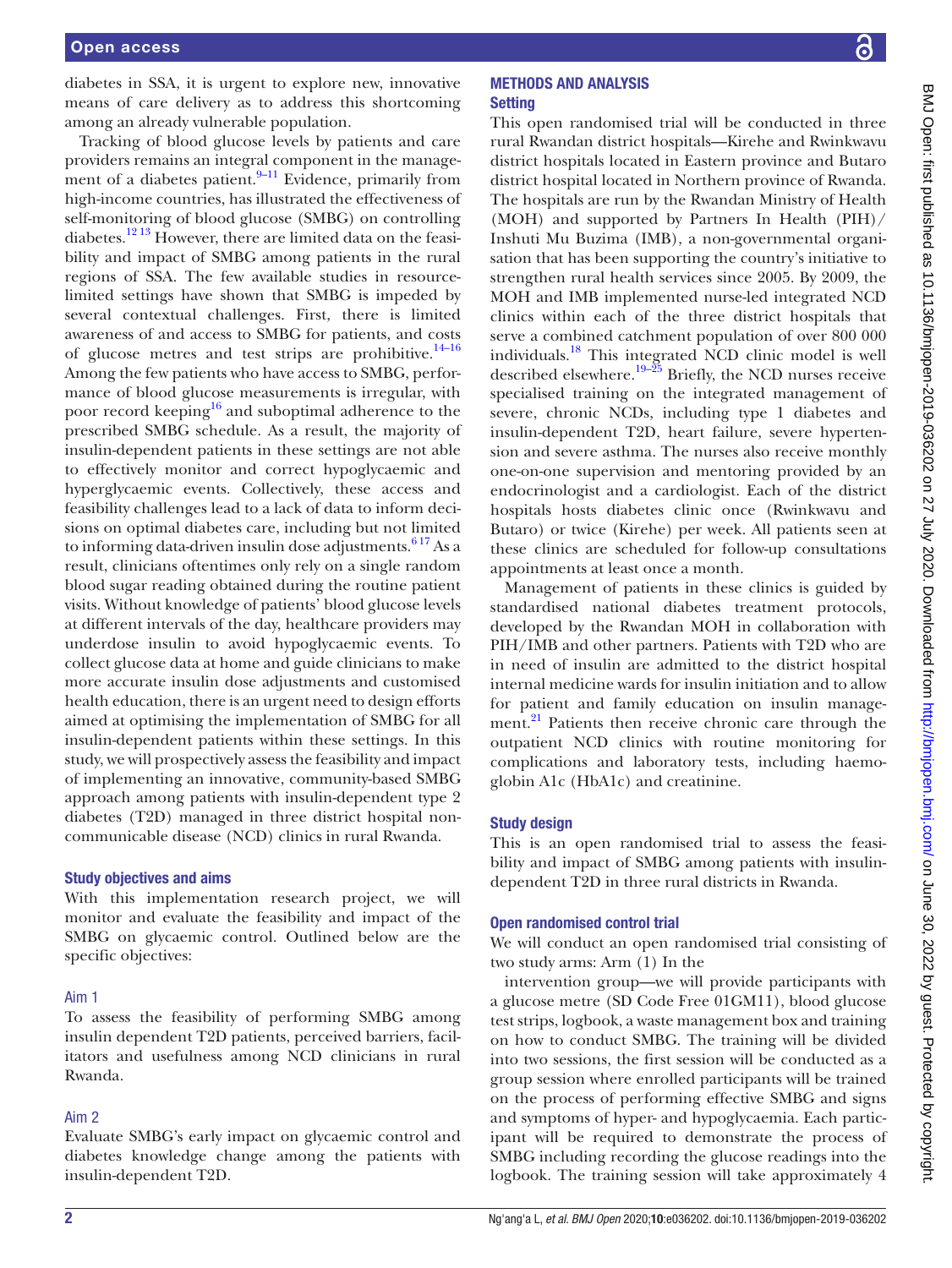hours and will be facilitated by qualified study staff with support from NCD clinicians. Arm (2) In the control arm, participants will continue 95 to receive usual diabetes care. This will include routine monthly follow-up for consultation with random blood Ĭ. Power (1-<sub>8)</sub> glucose check, usual insulin prescription and measurement of HbA1c at baseline, three months and at six  $85$ months. Š. Qualitative interviews We will use semistructured qualitative interview research .75 methods to (1) identify the preintervention and postintervention knowledge of diabetes among the sample population (2) identify the facilitators and barriers to performing SMBG among the participants and (3) explore the perceived usefulness of SMBG among NCD clinicians in rural Rwanda. We will use purposive sampling

by age, duration of diabetes, sex and type of diabetes to identify participants of the semistructured qualitative interviews. We have developed a facilitator guide that has been translated to local Kinyarwanda language. Probing techniques will be used to prompt more responses from the participants. All the qualitative interview sessions will be facilitated by qualified and trained study staff. The interviews will be audio recorded, transcribed and translated from Kinyarwanda to English.

# Randomisation

Participants will be individually randomised using a random number table. Allocation will be concealed using sealed envelopes. One person will be responsible for the randomisation process at all sites and this person will not have access to the patient clinical records. Each site will have an equal number of participants allocated to the intervention and control arm.

# Study population and sample size

All patients with type 2 diabetes who are managed using insulin at any of the three MOH/PIH supported district hospitals will be eligible to participate in this study.

The power of this study was calculated based on the primary outcome of interest, change in HbA1c. Based on existing literature, we anticipate a 0.2% change in HbA1c among the control<sup>19</sup> group and a 1.2% change among participants enrolled in the intervention group.<sup>2</sup> The total number of participants enrolled in this study is 82 (45 for interventions and 37 for controls). [Figure](#page-2-0) 1 presents power for a range of assumed SD; for SD of 1.9 or less, the study has greater than 80% power to detect the mean difference of the change in HbA1c among the intervention compared with control group.

# Inclusion and exclusion criteria

The inclusion criteria comprises of adult patients at least 18 years of age, a diagnosis of T2D, on insulin regimen at the time of study enrollment, either possess the ability to read and write sufficiently to use logbooks or have a reliable access to a guardian that can read and write, and have HbA1c reading of 7% or above. Exclusion criteria



<span id="page-2-0"></span>Figure 1 Caption-estimated power for a two sample means test to detect the mean difference of the 6 months change in HbA1c among the interventions group who are implementing self-monitoring of blood glucose in addition to usual type 2 diabetes care compared with the control group who are only receiving usual care in the management of type 2 diabetes. Parameters used:  $\alpha$ =0.05  $\mu$ <sub>1</sub>=0.2,  $\mu$ <sub>2</sub>=1.2. Sample size (N)=82; N1 (control)=37, N2 (intervention)=45. HbA1c, haemoglobin A1c.

comprises of a diagnosis of type 1 diabetes, gestational diabetes, chronic kidney disease (elevated creatinine levels above 200 µmol/L), inability to read and write and have no access to a reliable guardian who can read and write sufficiently to use logbooks.

# Data collection

Enrolment for this study has already occurred between April and June 2019. Patients will be followed for 6 months after the date of participant enrollment; Final follow-up data will be collected in December 2019 and the final end-line qualitative studies will be conducted in February 2020. A second phase of data collection, involving chart review will be conducted between April and June 2020. The data collection process is facilitated by three trained study staff. Study data will be collected as follows (1) a complete intake form—to confirm the eligibility to the study (2) a brief survey on demographic and basic clinical characteristics (3) a WHO quality of life questionnaire (4) a HbA1c test (5) qualitative interviews conducted on 12 of the study participants and (6) chart review to obtain information on treatment dosages and adjustments among the study participants

# Participant selection process

Eligible study participants were identified through the electronic medical records. The list of participants was extracted separately for each district hospital. We also conducted chart review and consulted the NCD clinicians to identify eligible participants. The study staff then contacted these participants during routine follow-up to obtain an informed consent for enrolment into the study.

# Intervention group

In addition to the data collection above, on enrolment, the participants of the intervention group were given instructions and training on the following topics: (1)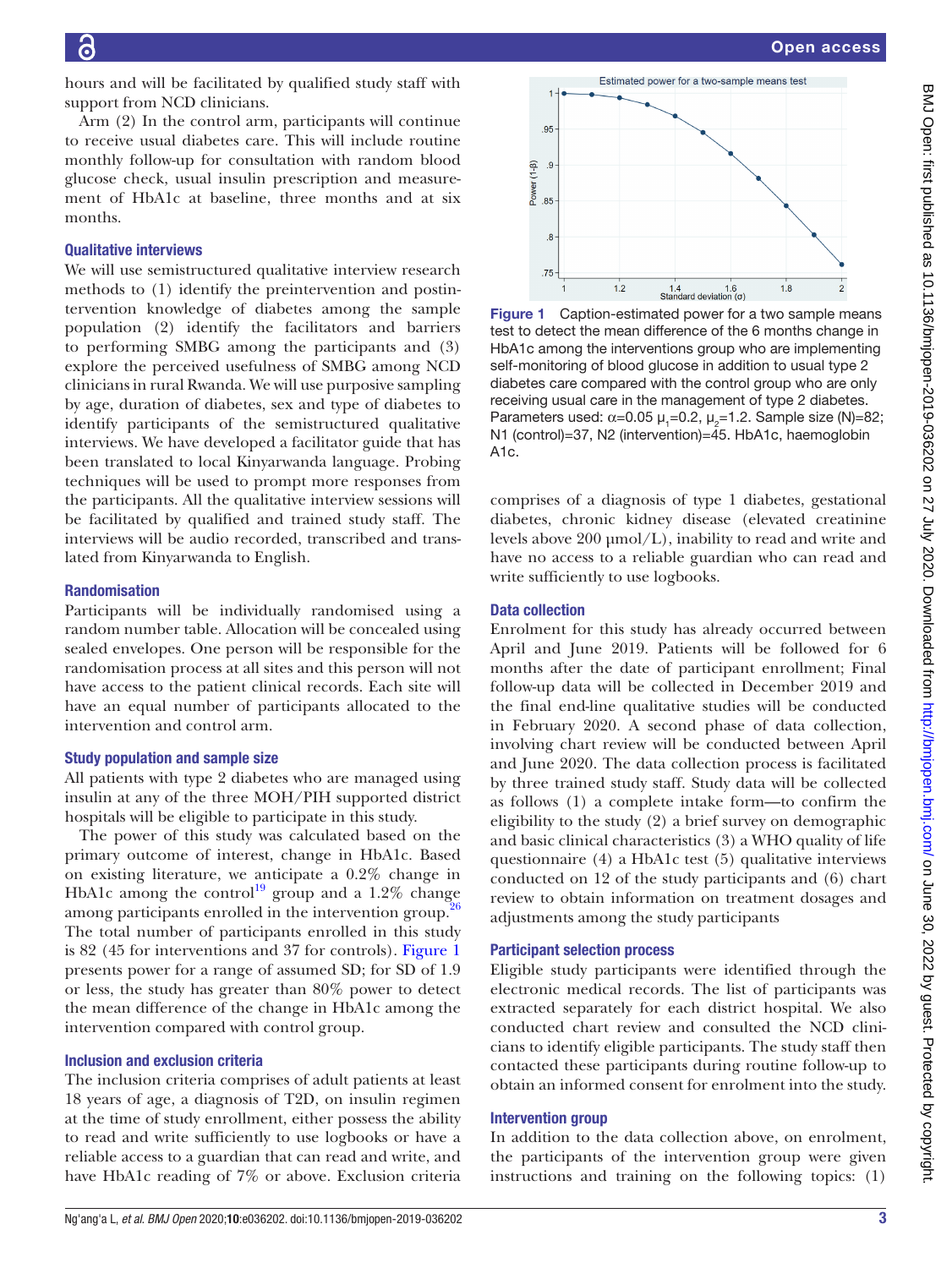appropriate use of glucose metre machines, test strips, and blood lancets, including avoiding cross utilisation by other members, (2) proper waste disposal mechanisms, (3) signs and symptoms of hypo and hyperglycaemia, and necessary action to follow in case of hypo or hyperglycaemic episodes, (4) Schedule and frequency of blood glucose testing; participants will be expected to measure their premeal blood sugar levels 7 days a week, performing one test every day. The daily tests will be alternated to perform either morning, midday or evening tests on predefined days of the week. This schedule/ frequency will provide a daily blood sugar reading among the participants. Due to the cost of test strips and being the initial time SMBG is being introduced within this study population, we are assuming that seven readings a week, conducted at different times of the day will provide significant information to guide the providers' decision-making process of insulin titration, customised health education and an understanding towards developing a culturally and contextually appropriate SMBG programme for patients with diabetes in rural Rwanda. The participants have also been given a mobile phone number that they can call or text to reach a study staff in case of any questions or concerns related to SMBG.

In addition, patients in this group will be required to carry their glucose metre machines and logbooks during their usual routine clinic follow-up scheduled on a monthly basis. During these visits, the care providers will assess the recorded glucose information to inform management and the study staff will obtain data on both the utilisation of the logbook and the glucose metre machine.

# Study outcomes

The primary and secondary outcomes of this study are described as follows

► Primary outcomes:

Change in HbA1c: This assay will be performed at the study setting using a point-of-care device and requires a lancet-induced drop of blood from the participant's fingertip. The resulting per cent value reflects the blood glucose level over the past 1–3 months. This will be measured at study enrolment, 3 months after enrolment and on conclusion of the study period.

Fidelity: Several variables will reflect the participants' adherence to the utilisation of technology as described in the training. These include use of glucose metre and log book. We will assess the proportion of number of times the blood sugar was checked and recorded compared with the expected number of blood sugar tests as prescribed. We will assess predictors of patient's adherence to SMBG.

Appropriateness: Several factors will be assessed from both quantitative and qualitative data. The participants will be asked questions in qualitative interviews surrounding the ease of use and benefits of such technology in their setting.

Severe adverse events: Potential adverse events include infection, local skin reaction, bleeding, hospitalisation, hypoglycaemia and hyperglycaemia. Data sources will include self-reports in logbooks, reporting by clinicians and qualitative interviews.

► Secondary:

Vital status: proportion of participants who die, number of persons lost to follow-up, number of participants alive and in-care will be assessed.

Acceptability: Participants and clinical providers will be interviewed on their satisfaction with SMBG technologies, specifically around its content, complexity, comfort, delivery and costs they would be willing to pay to sustain SMBG.

Reliability of logbooks: This will be measured in the intervention arm by comparing what is recorded in the logbook to what is automatically recorded by the glucose metre machine.

Quality of life: WHO quality of life surveys will be conducted at the start and conclusion of the study period.

Treatment adjustment: The participants' diabetes treatment regimen will be collected at study enrolment. Changes to the treatment regimen will be tracked and assessed following the routine monthly clinic visits among the study participants. This information will be collected through chart review of the study participants' medical records.

#### Data analysis plan

For quantitative outcomes, descriptive statistics will be used. Specifically, to assess the first aim on the feasibility of SMBG, we will report frequencies, proportions and percentages. We will use a paired t-test to assess the change in HbA1c within the study period. We will also conduct analysis to compare the mean difference of the HbA1c change between the intervention and control groups. To control for other factors that may be associated with the change in HbA1C, we will perform a linear regression, where the outcome variable is the change in HbA1c while the other factors are controlled. To test the association of patients' characteristics and 'adherence to SMBG', we will conduct bivariate and multivariate regression analysis. We will use difference in difference technique to assess the quality of life among the study participants before and after implementation of SMBG. To minimise factors that may be caused by differences in the three district hospitals, we will control for health facility site in our analysis.

For qualitative analysis, interviews will be transcribed then translated from Kinyarwanda to English. We will use MAXQDA to conduct content analysis. Specific quotations, phrases or group interactions will be used to develop codes. These codes will then be grouped together to develop distinct themes. Deductive analysis will be used to identify priori themes while inductive analysis will be used to identify emerging codes. Note that deductive analysis will be used to identify a priori themes including; (1) perception of using home glucometer and logbook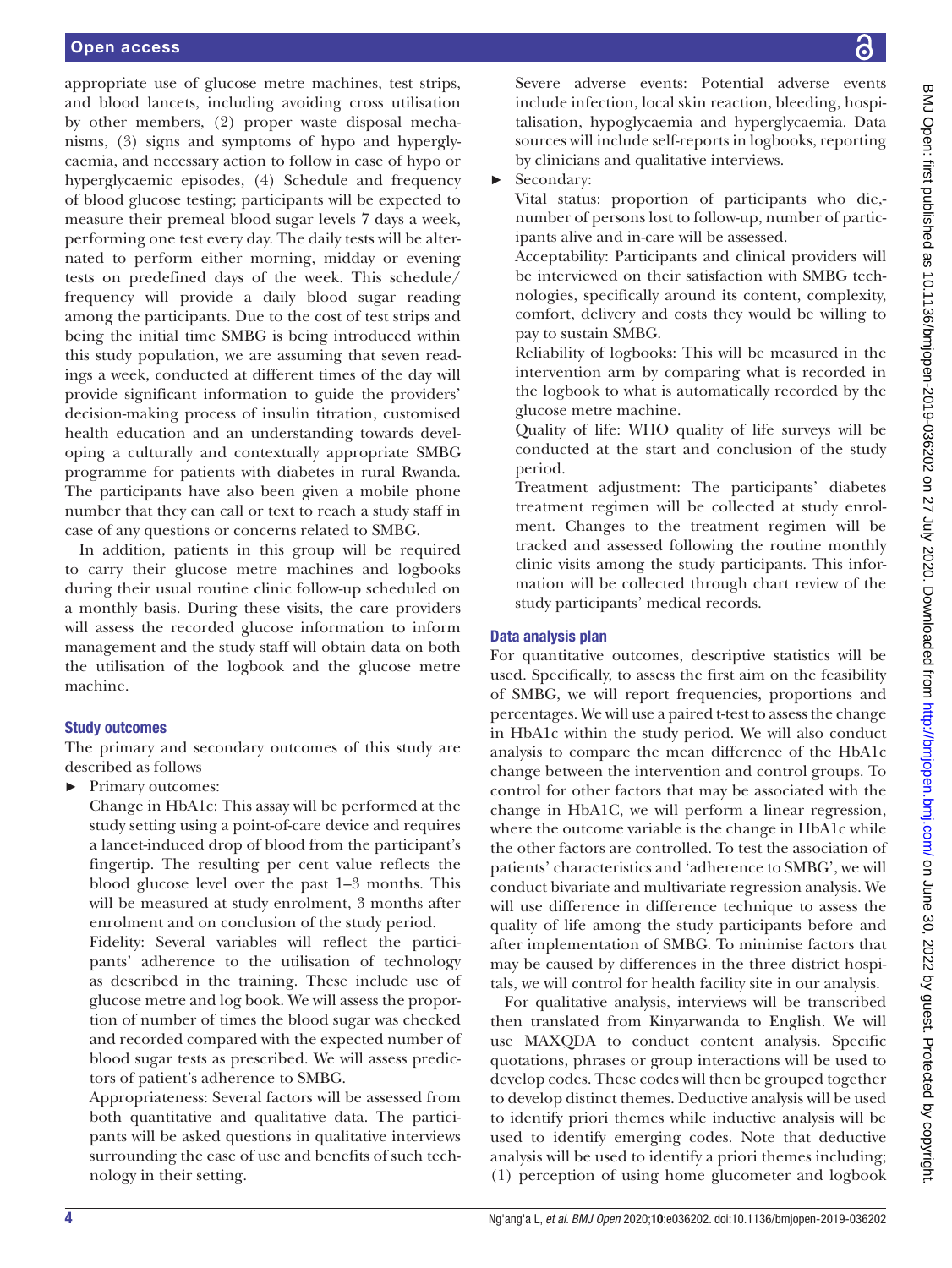(2) perception of testing frequency (3) perception of using logbook to inform patient management. Inductive analysis will also be used to identify other significant codes and themes. The quantitative and qualitative data analysis will be conducted independently.

# Patients and public research involvement

We will engage the patients throughout the study period. As a feasibility study, we will seek the perspectives and views of implementing SMBG among the patients recruited for this study. This includes seeking their opinions on the perceived usefulness, benefits, barriers and cues to actions towards developing an effective SMBG programme and future SMBG research activities appropriate for implementation within the rural districts of Rwanda.

# Ethics and dissemination plan

The protocol has been approved by the Rwanda National Ethics Committee (Kigali, Rwanda No. 102/RNEC/2018). Each participant will be required to provide a written informed consent prior to enrolment in the study. We will disseminate these study findings to patients through oral presentations conducted during health education sessions. We will also disseminate the findings to the clinicians and hospital leadership within our study catchment area . In addition, we will present the findings in local and international scientific conferences as well as publish manuscripts peer-reviewed journals.

# **Discussion**

The global burden of diabetes and other NCDs is of substantial concern with disproportionate impacts in rural SSA. Insulin-dependent diabetes in particular requires a new care delivery design to reverse the current trend of poorly controlled disease, which leads to lethal complications and further socioeconomic burden. To our knowledge, this is the first open trial assessing the impact and feasibility of implementing SMBG in rural SSA. Adherence to SMBG protocols by patients as well as clinical outcomes, such as HbA1c, will inform the feasibility and effectiveness of SMBG in a rural SSA population. Our study findings aim to demonstrate important aspects in developing a culturally and contextually appropriate SMBG programme for patients with diabetes mellitus in rural Rwanda and other rural areas of SSA at large. It also aims at assessing the added value of SMBG in achieving glycaemic control targets and improving the quality of life for patients with diabetes. The outcomes of the study will serve as advocacy for greater access and further studies on SMBG especially among patients residing in rural SSA.

#### Author affiliations

<sup>1</sup>Research, Inshuti Mu Buzima, Partners In Health-Rwanda, Rwinkwavu, Rwanda 2 Non-Communicable Diseases Division, Rwanda Biomedical Center, Kigali, Rwanda 3 NCD Synergies, Partners in Health, Boston, Massachusetts, United States 4 Global Health and Social Medicine, Harvard Medical School, Boston, Massachusetts, USA <sup>5</sup>Kirehe District Hospital, Ministry of Health, Kigali, Rwanda

6 Rwinkwavu District Hospital, Ministry of Health, Kigali, Rwanda

<sup>7</sup>Internal Medicine, University of Rwanda College of Medicine and Health Sciences, Kigali, Rwanda

8 Division of Global Health Equity, Brigham and Women's Hospital, Boston, Massachusetts, USA

Acknowledgements The authors would like to thank the SMBG research team led by Samuel Haragirimana and the NCD coordinators for their assistance with all aspects of this study. We thank Partners In Health, Rwanda for providing staff time and data collection support towards this study. We also thank the clinicians who are involved in the management of type 2 diabetes patients involved in this study. Finally, we thank all the type 2 diabetes patients who are involved in this study.

Contributors PP and GN are the principal investigators of this study protocol. LN led the literature review and drafting of the initial draft of the protocol and the manuscript draft. AJA contributed to the overall protocol development and study design. SD, BLH-G, PN, MH, EH, GN, CR, SPN, CMB, GB and FK contributed to the overall protocol development. All authors reviewed and commented on the final draft of this protocol manuscript

Funding The authors have not declared a specific grant for this research from any funding agency in the public, commercial or not-for-profit sectors.

Competing interests None declared.

Patient and public involvement Patients and/or the public were involved in the design, or conduct, or reporting, or dissemination plans of this research. Refer to the Methods section for further details.

Patient consent for publication Not required.

Provenance and peer review Not commissioned; externally peer reviewed.

Open access This is an open access article distributed in accordance with the Creative Commons Attribution Non Commercial (CC BY-NC 4.0) license, which permits others to distribute, remix, adapt, build upon this work non-commercially, and license their derivative works on different terms, provided the original work is properly cited, appropriate credit is given, any changes made indicated, and the use is non-commercial. See: [http://creativecommons.org/licenses/by-nc/4.0/.](http://creativecommons.org/licenses/by-nc/4.0/)

# ORCID iD

Loise Ng'ang'a <http://orcid.org/0000-0002-1045-0780>

# <span id="page-4-0"></span>REFERENCES

- 1 Bukhman G, Bavuma C, Gishoma C, *et al*. Endemic diabetes in the world's poorest people. *[Lancet Diabetes Endocrinol](http://dx.doi.org/10.1016/S2213-8587(15)00138-2)* 2015;3:402–3.
- 2 Strasser R, Kam SM, Regalado SM. Rural health care access and policy in developing countries. *[Annu Rev Public Health](http://dx.doi.org/10.1146/annurev-publhealth-032315-021507)* 2016;37:395–412.
- 3 Hall V, Thomsen RW, Henriksen O, *et al*. Diabetes in sub Saharan Africa 1999-2011: epidemiology and public health implications. A systematic review. *[BMC Public Health](http://dx.doi.org/10.1186/1471-2458-11-564)* 2011;11:564.
- <span id="page-4-1"></span>4 Alemu S, Dessie A, Seid E, *et al*. Insulin-Requiring diabetes in rural Ethiopia: should we reopen the case for malnutrition-related diabetes? *[Diabetologia](http://dx.doi.org/10.1007/s00125-009-1433-5)* 2009;52:1842–5.
- <span id="page-4-2"></span>5 Mbanya J-C, Motala AA, Sobngwi E, *et al*. Review of the prevalence of diabetes mellitus in sub-Saharan Africa. *Lancet* 2010;375:2254–66.
- <span id="page-4-3"></span>6 Nuche-Berenguer B, Kupfer LE. Erratum to "readiness of sub-Saharan Africa healthcare systems for the new pandemic, diabetes: a systematic review". *[J Diabetes Res](http://dx.doi.org/10.1155/2018/3419290)* 2018;2018:1–2.
- 7 Anyangwe SCE, Mtonga C. Inequities in the global health workforce: the greatest impediment to health in sub-Saharan Africa. *[Int J](http://dx.doi.org/10.3390/ijerph2007040002)  [Environ Res Public Health](http://dx.doi.org/10.3390/ijerph2007040002)* 2007;4:93–100.
- <span id="page-4-4"></span>8 Camara A, Baldé NM, Sobngwi-Tambekou J, *et al*. Poor glycemic control in type 2 diabetes in the South of the Sahara: the issue of limited access to an HbA1c test. *[Diabetes Res Clin Pract](http://dx.doi.org/10.1016/j.diabres.2014.08.025)* 2015;108:187–92.
- <span id="page-4-5"></span>9 Goldstein DE, Little RR, Lorenz RA, *et al*. Tests of glycemia in diabetes. *[Diabetes Care](http://dx.doi.org/10.2337/diacare.27.7.1761)* 2004;27:1761–73.
- 10 Ceriello A, Colagiuri S. International diabetes federation guideline for management of postmeal glucose: a review of recommendations. *[Diabet Med](http://dx.doi.org/10.1111/j.1464-5491.2008.02565.x)* 2008;25:1151–6.
- 11 McGuire H, Longson D, Adler A, *et al*. Management of type 2 diabetes in adults: summary of updated NICE guidance. *[BMJ](http://dx.doi.org/10.1136/bmj.i1575)* 2016;353:i1575–4.
- <span id="page-4-6"></span>12 Miller KM, Beck RW, Bergenstal RM, *et al*. Evidence of a strong association between frequency of self-monitoring of blood